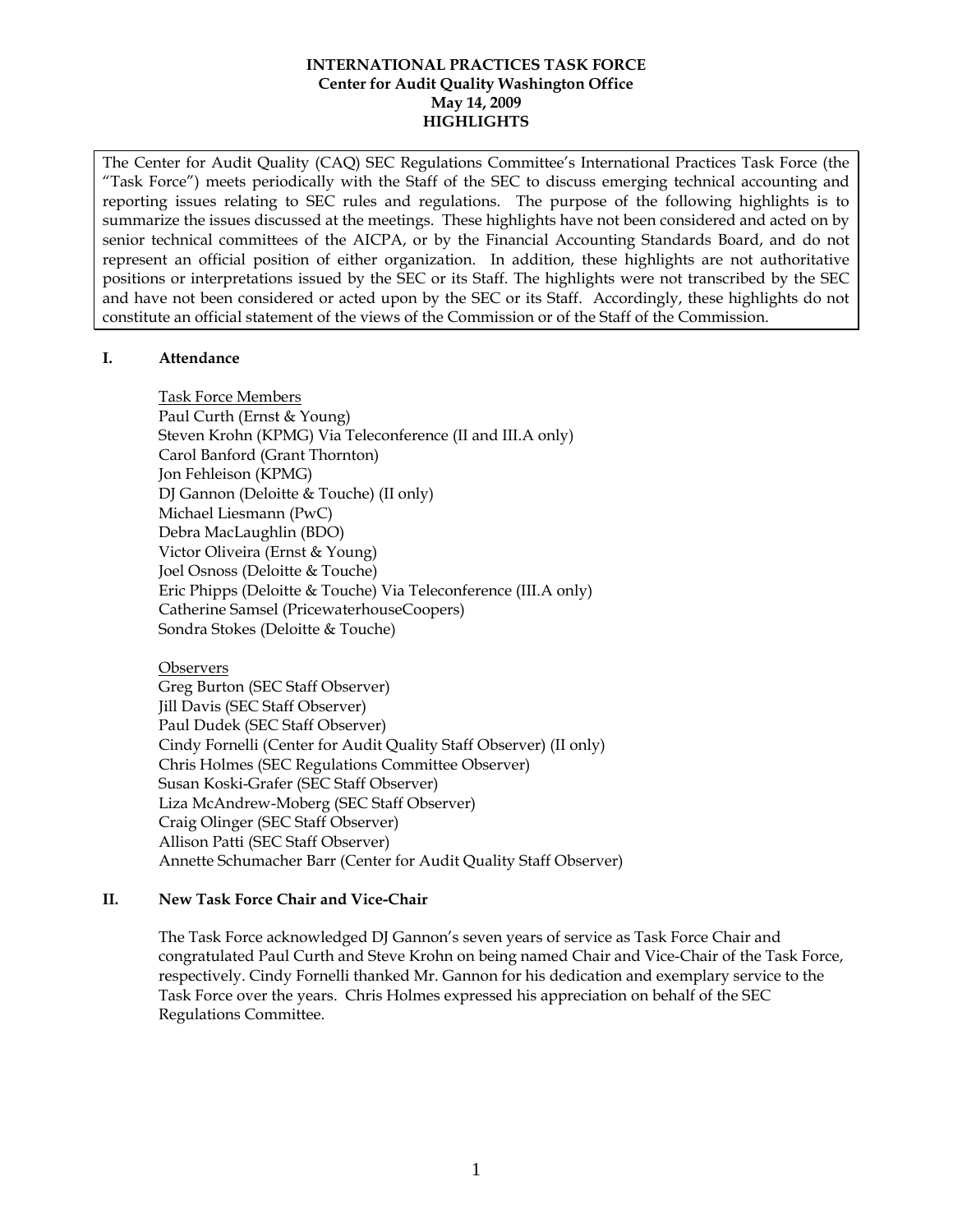### **III. Current Practice Issues**

- A. Accounting considerations for the tax law related to Advanced and New Technology Enterprises ("ANTEs") in China
- B. Applying the Item 17 price level changes accommodationin light of Mexico's elimination of inflation accounting
- C. Meaning of "Audited" in Connection with Financial Statements Required Under Regulation TO
- D. SEC Staff Matters Organizational Changes in the Division of Corporation Finance IFRS Roadmap Proposal Timeliness in Responding to Staff Comment Letters
- E. Monitoring Inflation in Certain Countries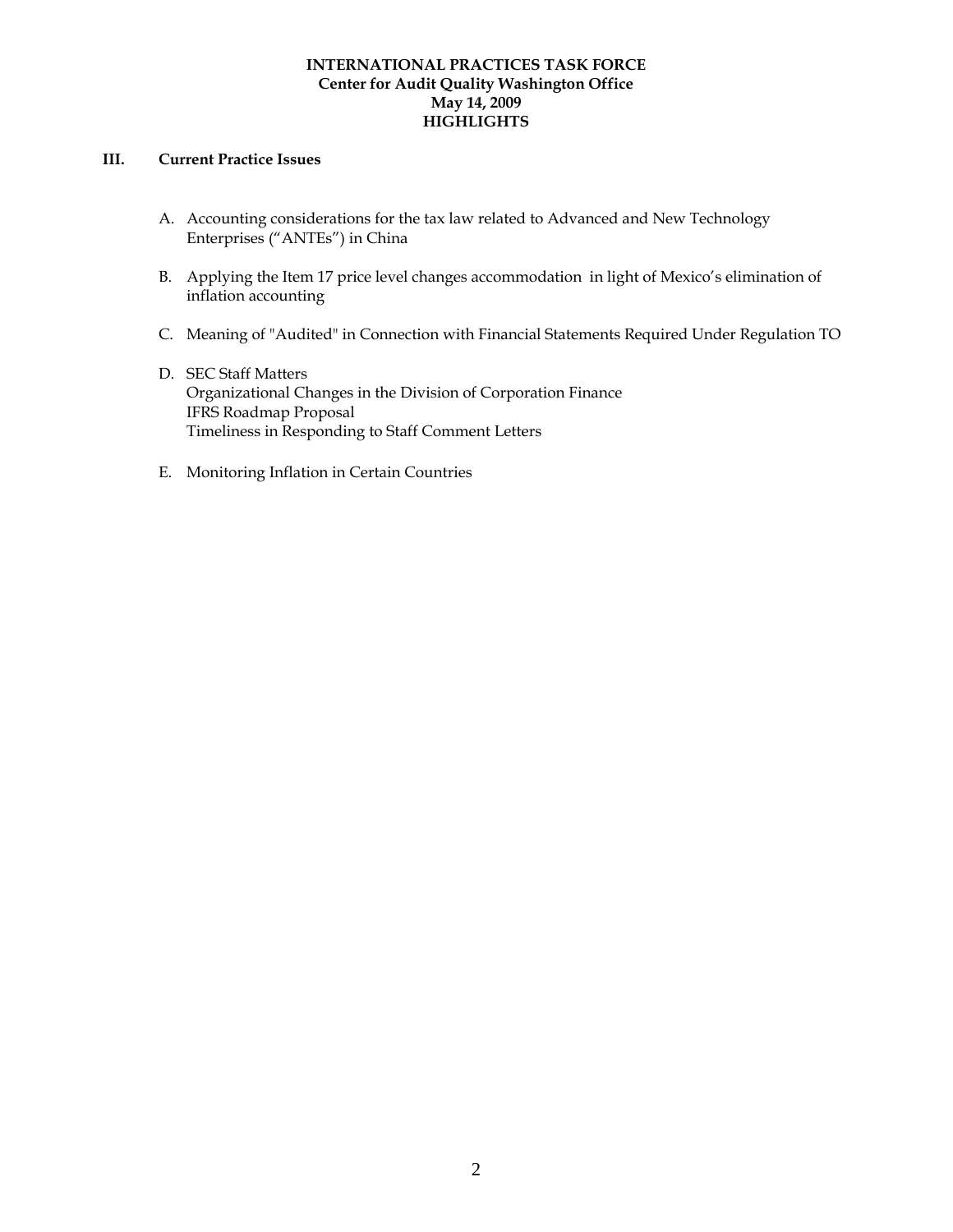### **A. Accounting considerations for the tax law related to Advanced and New Technology Enterprises ("ANTEs") in China**

# **Background**

On March 16, 2007, the People's Republic of China ("PRC") government passed the new Enterprise Income Tax Law (the "EIT Law"). The EIT Law imposed a single income tax rate of 25% for most domestic and foreign investment enterprises effective from January 1, 2008. Further, according to the EIT Law, entities that qualify as ANTEs are subject to a preferential income tax rate of 15%. However, the recognition conditions and procedures to qualify as an ANTE were not issued until April 14, 2008 (the "Measures") and further clarified on July 14, 2008 (the "Guidance"), collectively the "ANTEs Regulations".

Qualification as an ANTE is valid for three years and upon expiry the period can be renewed for another three years, provided that the enterprise meets the re-assessment requirement. The tax authority has to reassess the enterprise and determine if its ANTE status entitlement is still appropriate. However, if at any time an enterprise determines it may no longer fulfil the ANTE conditions, the enterprise must self-report any changes to the tax authority. Renewal of the ANTE tax rate for years beyond tax year six follows the initial approval process. Calendar year entities that applied for ANTE recognition during 2008 and that subsequently received the ANTE certificate after December 31, 2008 will be entitled to a 15% preferential tax rate retroactively from January 1, 2008.

The procedures/process to obtain ANTE recognition for purposes of receiving the 15% preferential tax rate are illustrated in the following chart. For each numbered stage in the chart, a summary description is provided in the table below.

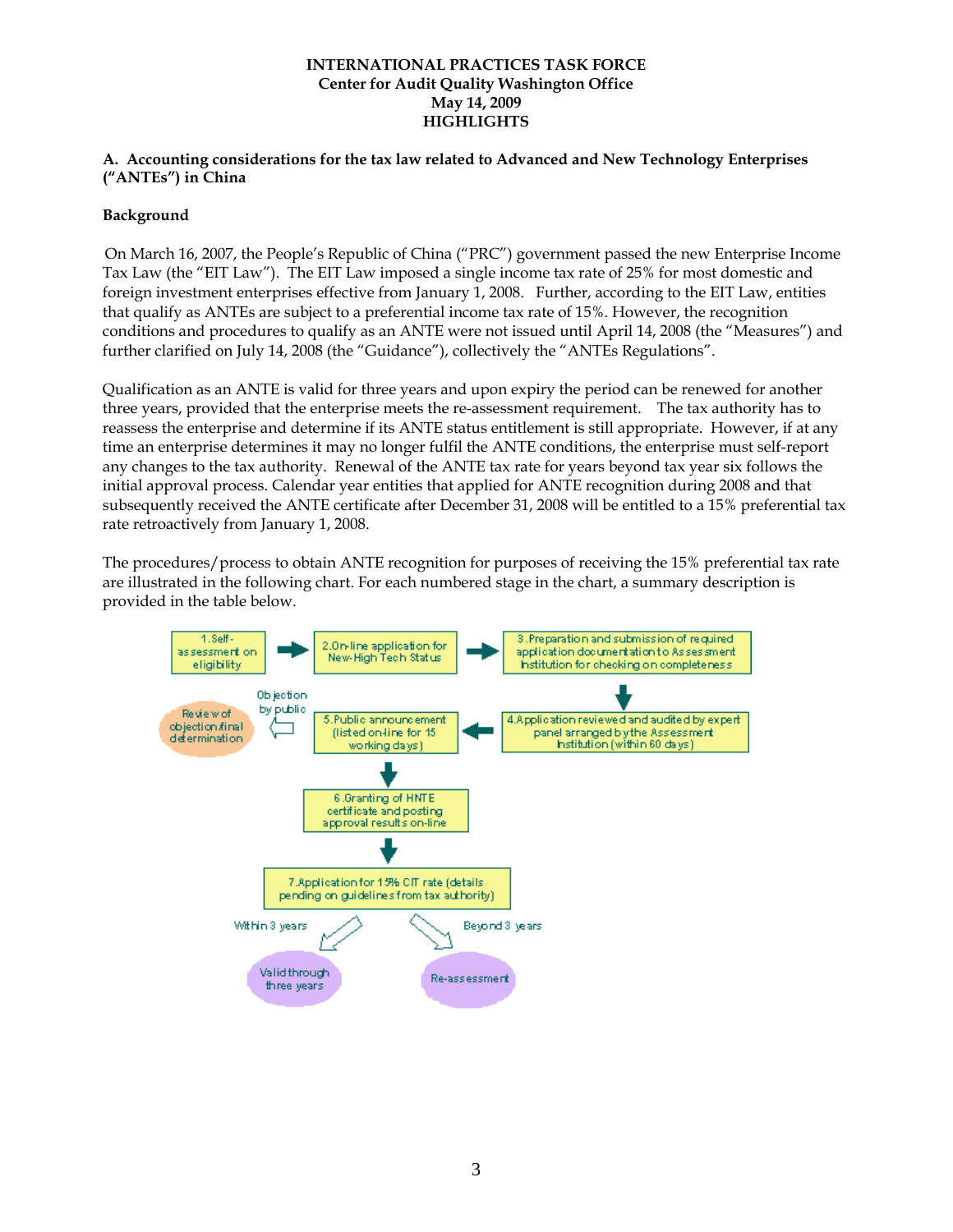# **Summary Description for Each Initial Recognition Stage (Year 1 to Year 3)**

|                | <b>Stage</b>                                   | <b>Details</b>                                                                                                                                                                                                                                                                                                                                                                                                                                                                                                  |
|----------------|------------------------------------------------|-----------------------------------------------------------------------------------------------------------------------------------------------------------------------------------------------------------------------------------------------------------------------------------------------------------------------------------------------------------------------------------------------------------------------------------------------------------------------------------------------------------------|
| 1              | Self-assessment                                | Enterprises shall carry out self-assessments in accordance with Article 10 of the<br>Measures and those that consider themselves qualified should register with<br>www.innocom.gov.cn                                                                                                                                                                                                                                                                                                                           |
| $\overline{2}$ | Registration                                   | After logging onto www.innocom.gov.cn, enterprises should fill out the<br>Enterprise Registration Form and upload the form to the recognition<br>department via the Internet.                                                                                                                                                                                                                                                                                                                                   |
| 3              | Preparation and<br>submission of<br>documents  | Enterprises should enter the online administrative system for recognition with<br>the usernames and passwords they are allocated and submit the required<br>documents to the relevant recognition department as required.                                                                                                                                                                                                                                                                                       |
| 4              | Examination and<br>recognition<br>arrangements | (1) After receiving an enterprise's application documents, the recognition<br>department shall randomly select five experts in the relevant technological<br>field from the expert database and distribute the electronic documents (with<br>information identifying the enterprise deleted) to the relevant experts<br>through the online system.                                                                                                                                                              |
|                |                                                | (2) After receiving the experts' opinions and the special audit report from the<br>intermediary agency, the recognition department shall issue its opinion on<br>the recognition of the applicant and determine the list of recognized ANTEs.                                                                                                                                                                                                                                                                   |
|                |                                                | The above work shall be completed within sixty days of receiving the<br>enterprise's application documents.                                                                                                                                                                                                                                                                                                                                                                                                     |
| 5              | Announcements                                  | The name of any ANTE recognized as such shall be publicized on<br>www.innocom.gov.cn for a period of fifteen days. In the event that any objection<br>is made, the recognition department shall investigate and dispose of the issue<br>and revoke the enterprise's qualification where the objection is valid.                                                                                                                                                                                                 |
| 6              | Issuance of<br>certificates                    | In the absence of any objection, the recognition department shall fill out a<br>summary form for the examination and recording of ANTEs and submit it to the<br>general office of the leading group for the record. After the summary form has<br>been submitted, the enterprise's recognition shall be publicized on<br>www.innocom.gov.cn and the recognition department shall issue the enterprise<br>with an ANTE Certificate with the seals of the science and technology, finance<br>and tax authorities. |
| 7              | Valid period                                   | All qualification certificates for high-tech enterprises shall be valid for three<br>years from the date of issue of the certificate.                                                                                                                                                                                                                                                                                                                                                                           |

# **Summary Description of Re-assessment (Year 4 to Year 6) and Re-approval (Year 7 to Year 9) Process**

| <b>Stage</b>                      | <b>Details</b>                                                                                                                                                              |
|-----------------------------------|-----------------------------------------------------------------------------------------------------------------------------------------------------------------------------|
| Application for re-<br>assessment | An enterprise shall file an application for re-assessment within three months<br>of the date on which the valid period of its qualification as an ANTE is due to<br>expire. |
|                                   | Any enterprise that fails to file such an application or fails to file an eligible<br>application shall automatically lose its qualification as a high-tech enterprise.     |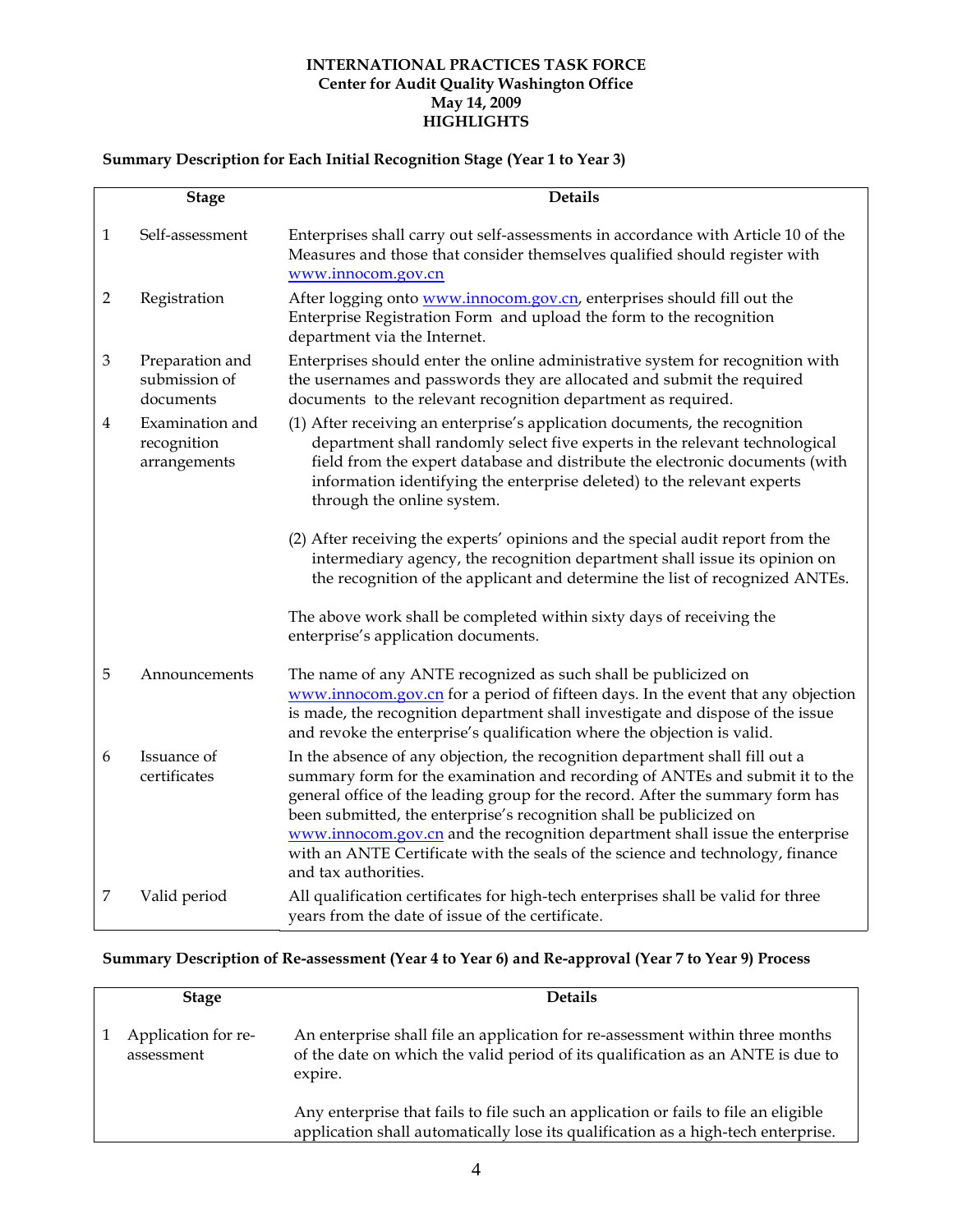| 2  | Preparation and<br>submission of<br>documents    |                                                                                                                                                                                                                                                                                                                                                                                  |
|----|--------------------------------------------------|----------------------------------------------------------------------------------------------------------------------------------------------------------------------------------------------------------------------------------------------------------------------------------------------------------------------------------------------------------------------------------|
| 3  | Examination and<br>recognition<br>arrangements   | The recognition department shall examine the enterprise in accordance with<br>Article 10 of the Measures, with a focus on Paragraph 4.                                                                                                                                                                                                                                           |
| 4  | Announcements and<br>issuance of<br>certificates | Any decision to maintain the enterprise's qualification shall be publicized and<br>recorded in accordance with Paragraph 4 of Article 11 (of the Measures) and<br>the recognition department shall issue the enterprise with an ANTE Certificate<br>with the seals of the science and technology, finance and tax authorities (i.e.<br>same as Stage A5 in initial recognition). |
| 5. | Valid period                                     | All ANTE Certificates issued to enterprises that pass a re-assessment shall be<br>valid for three years from the date of issue of the certificate.                                                                                                                                                                                                                               |
|    |                                                  | Any enterprise that files another application for recognition after this period<br>lapse shall be treated as an enterprise filing an initial application (i.e. the re-<br>approval process for Year 7 to Year 9 will be the same process as for initial<br>recognition in (A) above).                                                                                            |

#### **Issues**

- 1. At what point in the approval process should an entity qualifying under regulations for Advanced and New Technology Enterprises be allowed to apply the preferential lower tax rate in the PRC?
- 2. For what period of time should this preferential lower tax rate be anticipated in measuring gross deferred taxes?

#### **Discussion**

The Task Force did not reach a conclusion and decided to consider the issue further after additional inquiries were made.

# **B. Applying the Item 17 price level changes accommodation in light of Mexico's elimination of inflation accounting**

# **Background**

Until December 31, 2007, Mexican Financial Reporting Standards (MFRS) required the preparation of financial statements that comprehensively included the effects of price level changes using a historical cost/constant currency approach. Some FPIs, including certain Mexican registrants, that report under a home-country GAAP that requires inflation accounting do not undertake the determination of functional currencies that would otherwise be required under US GAAP, on the basis that their home-country GAAP does not require the determination of a functional currency, and that the effects of currency fluctuations are reflected in the accounting for the effects of inflation. Accordingly, these FPIs avail themselves of the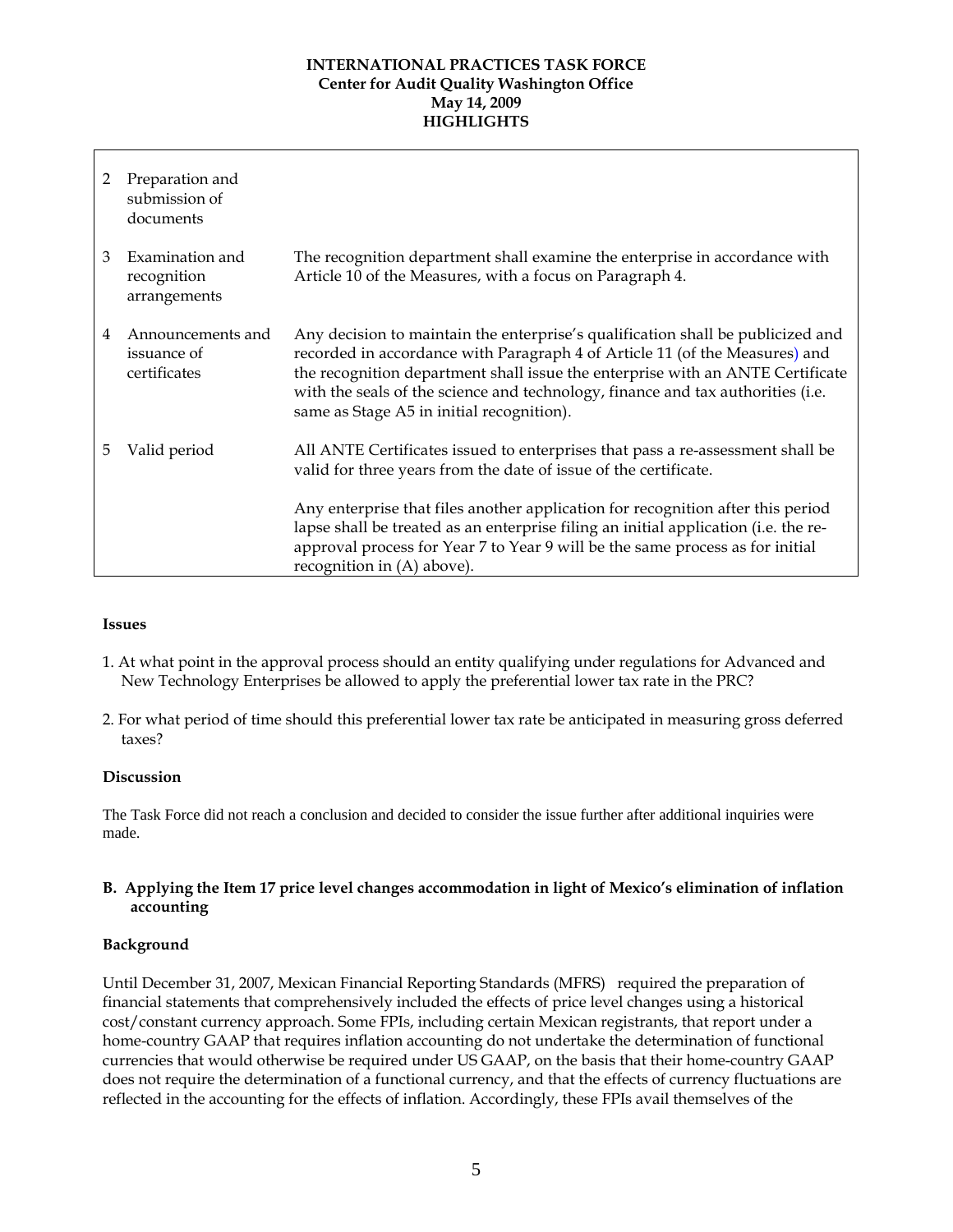accommodation provided in Form 20-F\* , and do not reflect the application of SFAS 52 as an item in their reconciliations.

Effective January 1, 2008, MFRS discontinued accounting for the effects of price level changes, as a result of the issuance of MFRS B-10 (B-10), "Effects of Inflation". This change has effectively caused Mexican entities to cease the recognition of inflation in their financial information, since cumulative inflation for the threeyear period ended December 2007 was approximately 13%. Concurrent with the effectiveness of B-10, MFRS B-15, "Foreign Currency Translation" (B-15) became effective, which eliminates the previous MFRS requirement to classify foreign operations either as "integral foreign operations" or "foreign entities" for the purpose of foreign currency translation, and establishes a new methodology that is similar to SFAS 52, under which amounts in the currency of the books of record are first remeasured into the functional currency using historical exchange rates for non-monetary items, and then translated into Mexican pesos. MFRS requires a prospective approach to the adoption of the two new standards, under which exchange rates as of the January 1, 2008 adoption date are used to establish the initial functional currency bases of monetary and non-monetary items. Under the new standards, the financial statement amounts that were previously reported remained unchanged, and the inflation adjustments previously recognized are maintained in their corresponding caption. In effect, the restated amounts of non-monetary assets as reported at December 31, 2007 become the carrying amounts for those assets effective January 1, 2008. These carrying amounts will also affect net income in future periods. For example, depreciation expense after the adoption of B-10 will be based on carrying amounts of fixed assets that include inflation adjustments recorded prior to the adoption of B-10.

For *US GAAP* purposes, under SFAS 52, to establish the functional currency bases of *monetary assets and liabilities* as January 1, 2008, the exchange rate as of that date would be used. However, to establish the initial functional currency bases of *non-monetary items*, the exchange rates as of their respective dates of acquisition/incurrence would be required to be used. For most companies, this approach to arriving at the functional currency bases of non-monetary items would not be available or obtainable without unreasonable cost or expense.

# **Issue**

The accommodation set forth in Item 17 of Form 20-F does not provide guidance on the accounting treatment to be followed when discontinuing the preparation of financial statements that comprehensively include the effect of price-level changes. Would it be acceptable to consider the amounts restated for inflation as of January 1, 2008 as the carrying amounts of non-monetary items consistent with MFRS B-10, without reflecting in the GAAP reconciliation the effects of recording them based upon exchange rates at the respective dates of their acquisition/incurrence?

# **Conclusion**

1

Yes. Although Mexico was not a highly inflationary economy as of January 1, 2008, the prospective approach is similar to the consensus reached in EITF 92-4, "Accounting for a Change in Functional Currency When an Economy Ceases to Be Considered Highly Inflationary," in which the functional currency accounting bases on the date of cessation of hyperinflation are determined using the exchange rates as of that date. Since there would be no tracing of non-monetary items back to their respective dates of acquisition/incurrence, the equity and net income resulting in the reconciliation from Mexican GAAP will not be equal to their amounts under US GAAP had US GAAP been applied historically. As a result, the

 $*$  Under Item 17(c)(2)(iv)(A), a company that prepares its financial statements on a basis of accounting other than US generally accepted accounting principles in a reporting currency that comprehensively includes the effects of price level changes in its primary financial statements using the historical cost/constant currency or current cost approach need not reflect the effects of such accounting in its reconciliation.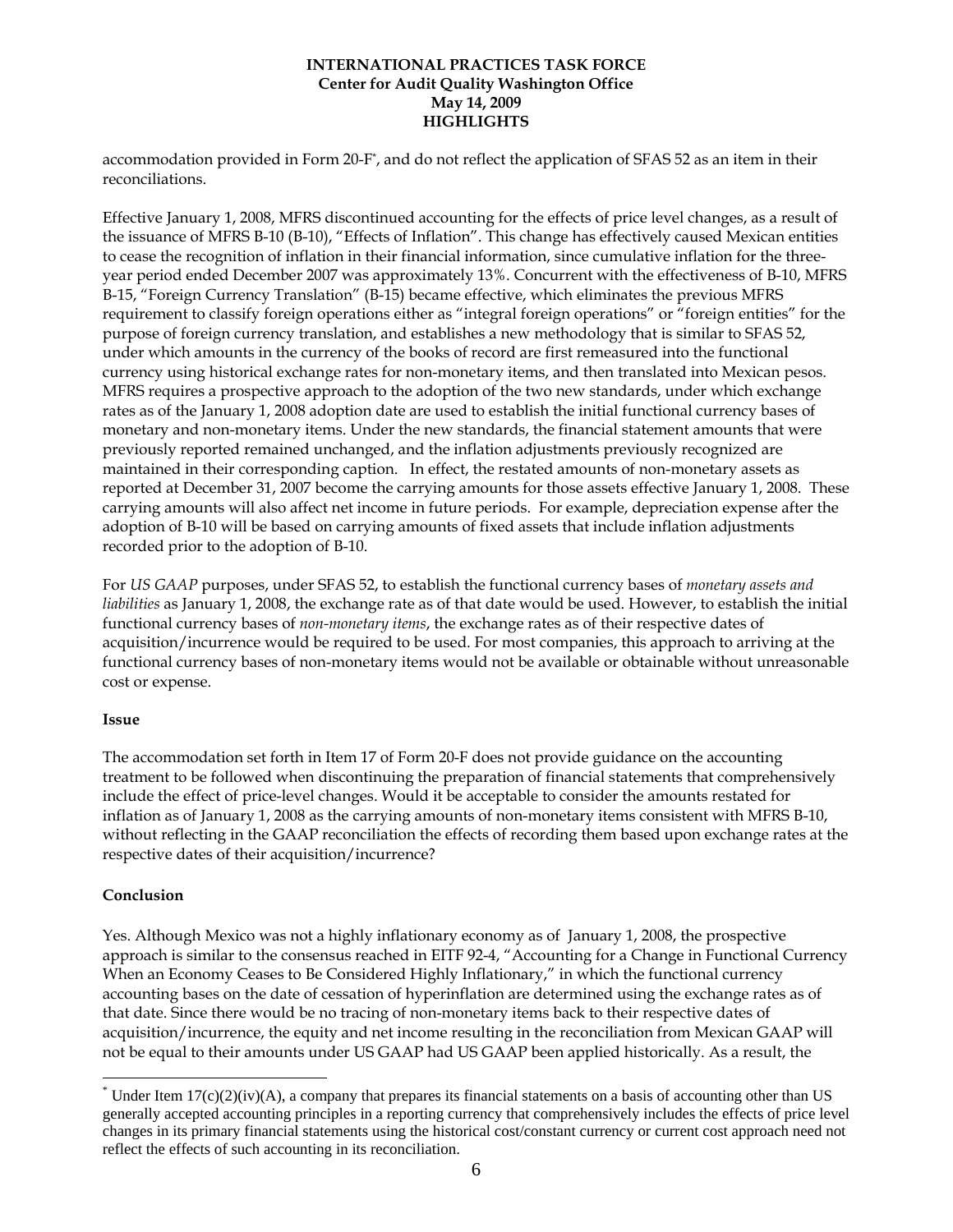bottom line in the equity and net income reconciliations cannot be characterized as "US GAAP". Nevertheless, the reconciliation would still qualify as meeting the 20-F requirements to reconcile to US GAAP. Consistent with the requirements of Item 17, the financial statements should continue to describe the basis of presentation, and state the effects of price level changes that were recorded prior to 2008 have not been included in the reconciliation.

The Staff also noted that it would not object if a registrant chooses to present the non-monetary items in accordance with US GAAP.

### **C. Meaning of "Audited" in Connection with Financial Statements Required Under Schedule TO**

### **Background**

In a tender offer, an offeror may offer cash, securities, or a combination of cash and securities to security holders of a target company with an offer to buy their shares. In connection with a tender offer, Schedule TO is the primary 1934 Act document to file tender offers and sets forth the requirements with respect to information to be provided to security holders.

Item 10 to Schedule TO with respect to financial statements indicates that, if material, the financial information required by Item 1010(a) and (b) of Regulation M-A for the issuer in an issuer tender offer and for the offeror in a third-party tender offer must be filed as part of the tender offer information. Instructions (1) and (2) to Item 10 provide additional guidance as to when financial statements would be considered material to a security holder's decision to sell, tender or hold the securities sought by the offeror.

Instruction (7) to Item 10 indicates that, "If the offeror is not subject to the periodic reporting requirements of the [1934] Act, the financial statements required by this Item need not be audited if audited financial statements are not available or obtainable without unreasonable cost or expense. Make a statement to that effect and the reasons for their unavailability."

In situations where the offeror is a foreign business and is not subject to the periodic reporting requirements of the 1934 Act, the offeror's financial statements may have been audited in accordance with International Standards on Auditing (ISAs) (or other local country generally accepted auditing standards (GAAS)). In addition, such audited financial statements may be available on the offeror's website. However, financial statements of the offeror audited in accordance with US GAAS or the audit standards of the Public Company Accounting Oversight Board (PCAOB) are not available.

#### **Issue**

Would financial statements of the offeror audited in accordance with the ISAs or other local country GAAS be considered "audited" financial statements with respect to the application of instruction (7) to Item 10 of Schedule TO?

# **Conclusion**

No. The reference to "audited" financial statements in instruction (7) to Item 10 of Schedule TO refers to financial statements audited in accordance with US GAAS or PCAOB standards. Financial statements audited under the ISAs or other local country GAAS would not be considered "audited" financial statements. Accordingly, the offeror would need to evaluate whether it could obtain financial statements audited under US GAAS or PCAOB standards without unreasonable cost or expense. If financial statements audited under US GAAS or PCAOB standards cannot be obtained without unreasonable cost or expense, the offeror's financial statements provided pursuant to Item 10 of Schedule TO would be presented as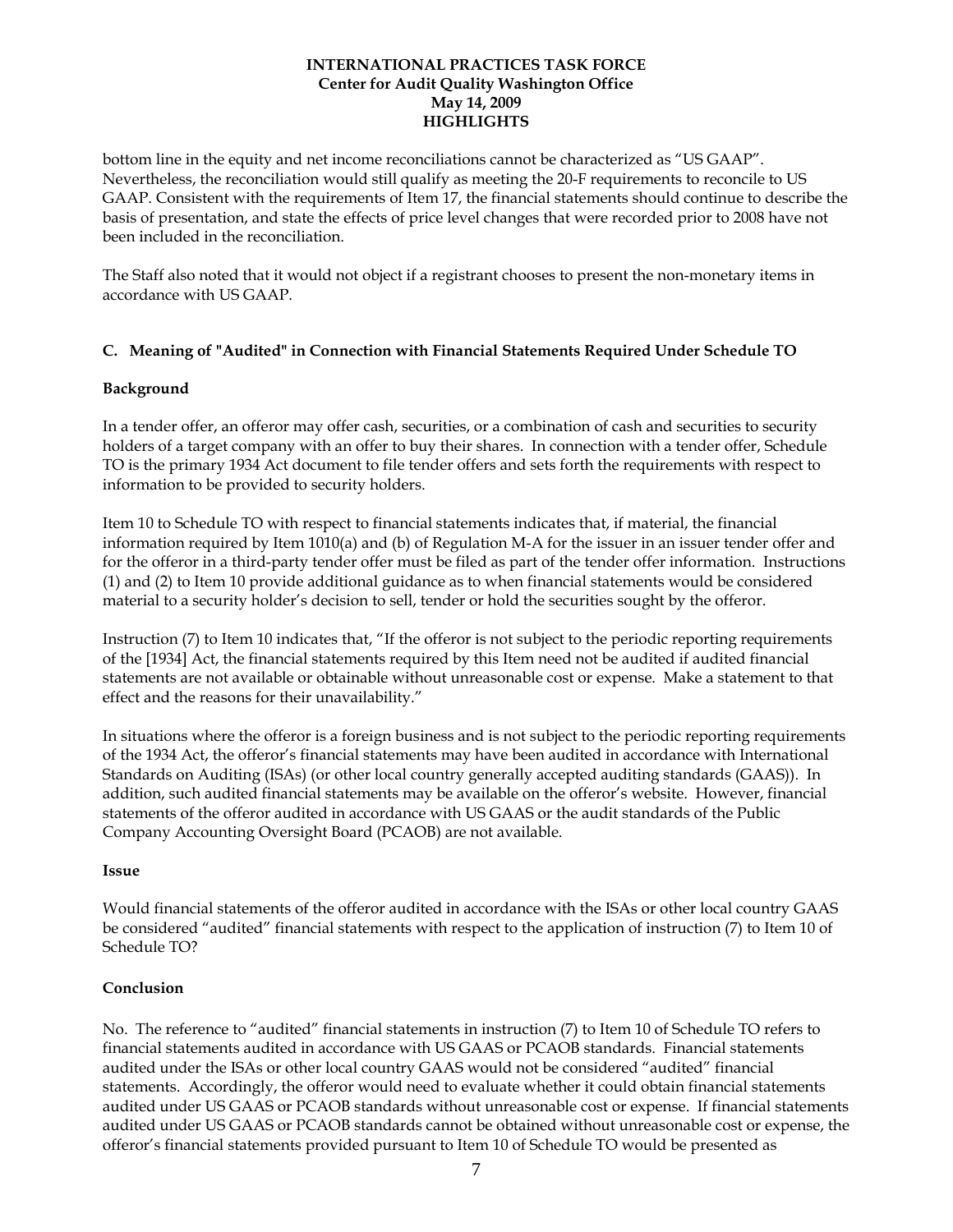unaudited financial statements. In addition, the offeror would make a statement that financial statements audited under US GAAS or PCAOB standards were not available or obtainable without unreasonable cost or expense and the reasons that such audited financial statements were unavailable.

The Staff also indicated that offerors should not include nor make reference to local or ISA audit reports in filed documents.

### **D. SEC Matters**

# **Organizational Changes in the Division of Corporation Finance (Division)**

Craig Olinger stated that Meredith Cross has been named the new Director of the Division (see related SEC Press Release for more information). Mr. Olinger also described recent organizational changes in the Division's Chief Accountant's Office. In addition to the Division's existing Operations Group led by Craig Olinger, a Policy Group has been formed that will:

- Facilitate sharing of information and resolution of issues among Division accounting staff
- Coordinate the updating and publication of the Financial Reporting Manual (FRM)
- Create and issue guidance (primarily internal but also external) on financial reporting and disclosure matters
- Organize and develop accounting training sessions

The Policy Group will consist of a Deputy Chief Accountant (Mark Kronforst), an Associate Chief Accountant (to be appointed), a Staff Accountant (Mike Stehlik) and an Academic Fellow (Greg Burton).

#### **IFRS Roadmap Proposal**

The SEC has received over 200 comment letters on the SEC's IFRS Roadmap proposal. The Staff is in the process of reviewing and summarizing the comments. The staff observed that comments were submitted by a wide range of interested parties.

[Note: The Center for Audit Quality's comment letter on the IFRS Roadmap proposal can be found at: http://thecaq.org/newsroom/pdfs/CAQCommentLetter-IFRSRoadmap.pdf]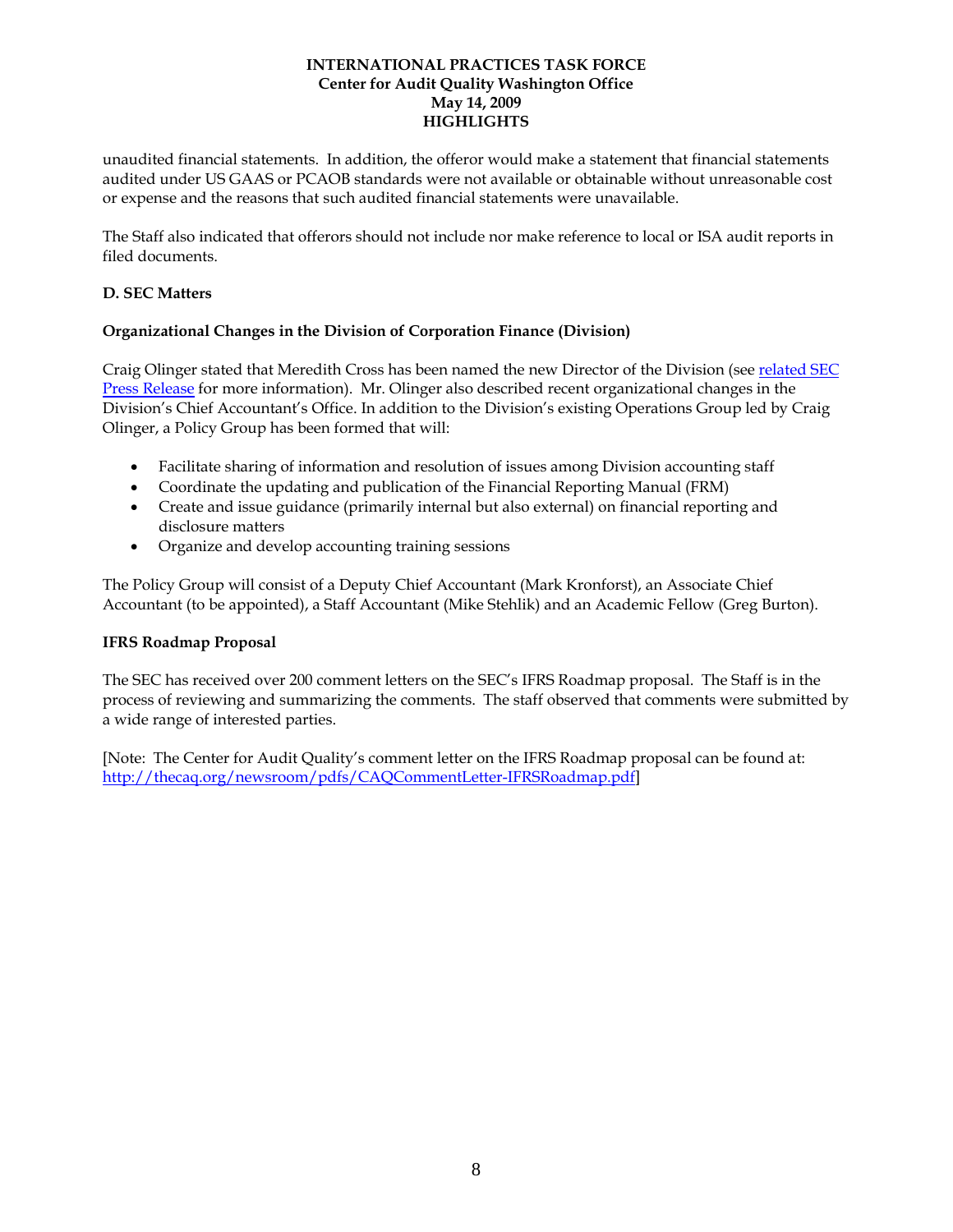### **Timeliness in Responding to Staff Comment Letters**

The Staff has observed that comments provided to foreign private issuers on 20-F filings are not always responded to on a timely basis. The staff would like to see the timeliness of these responses improve. The Task Force noted that language barriers can often slow down the process of assisting registrants in responding to Staff comments.

# **E. Monitoring Inflation in Certain Countries**

### **Background**

At the March 2003 meeting of the Task Force, it was noted that it would be helpful to be more proactive in assessing the inflationary status of countries. As a result, it was agreed that a mechanism be developed for proactively monitoring the inflationary status of countries. The approach and the related assumptions used by the Task Force are described below.

### Approach

The Task Force agreed to regularly consider the inflationary status of a number of countries for the purpose of determining whether they were highly inflationary as defined in FASB Statement 52. It was agreed that inflation rates be monitored regularly in order to identify cases where the Task Force could discuss a country's inflationary status. Based on the cumulative inflation information, countries would be categorized as follows:

- 1. Countries that are clearly highly inflationary (i.e., that have cumulative inflation approaching or exceeding 100%).
- 2. Countries with increasing cumulative inflation rates that should be monitored.
- 3. Countries that are clearly not highly inflationary (i.e., with sufficiently low cumulative inflation).

#### Assumptions

The following assumptions were developed as a means of screening countries in order to determine whether the Task Force should discuss their inflationary status:

- Inflation rates used would be based on a consumer price index, unless otherwise noted. Where an index other than the CPI is used, the Task Force would need to discuss the appropriateness of the index.
- Inflation information would be derived from the "International Financial Statistics" on the IMF website. In cases where information is not provided to the IMF, local sources would be used (e.g., country central bank data).
- Countries with cumulative inflation rates not exceeding a certain level, say 70%, generally would not be considered highly inflationary based on quantitative factors alone. However, qualitative factors ultimately would be considered pursuant to EITF Topic D-55, as deemed necessary by the Task Force.
- Countries with cumulative inflation rates between 70% and 100% would be assessed for highly inflationary status given recent trends, based on the guidance in EITF Topic D-55. For example, in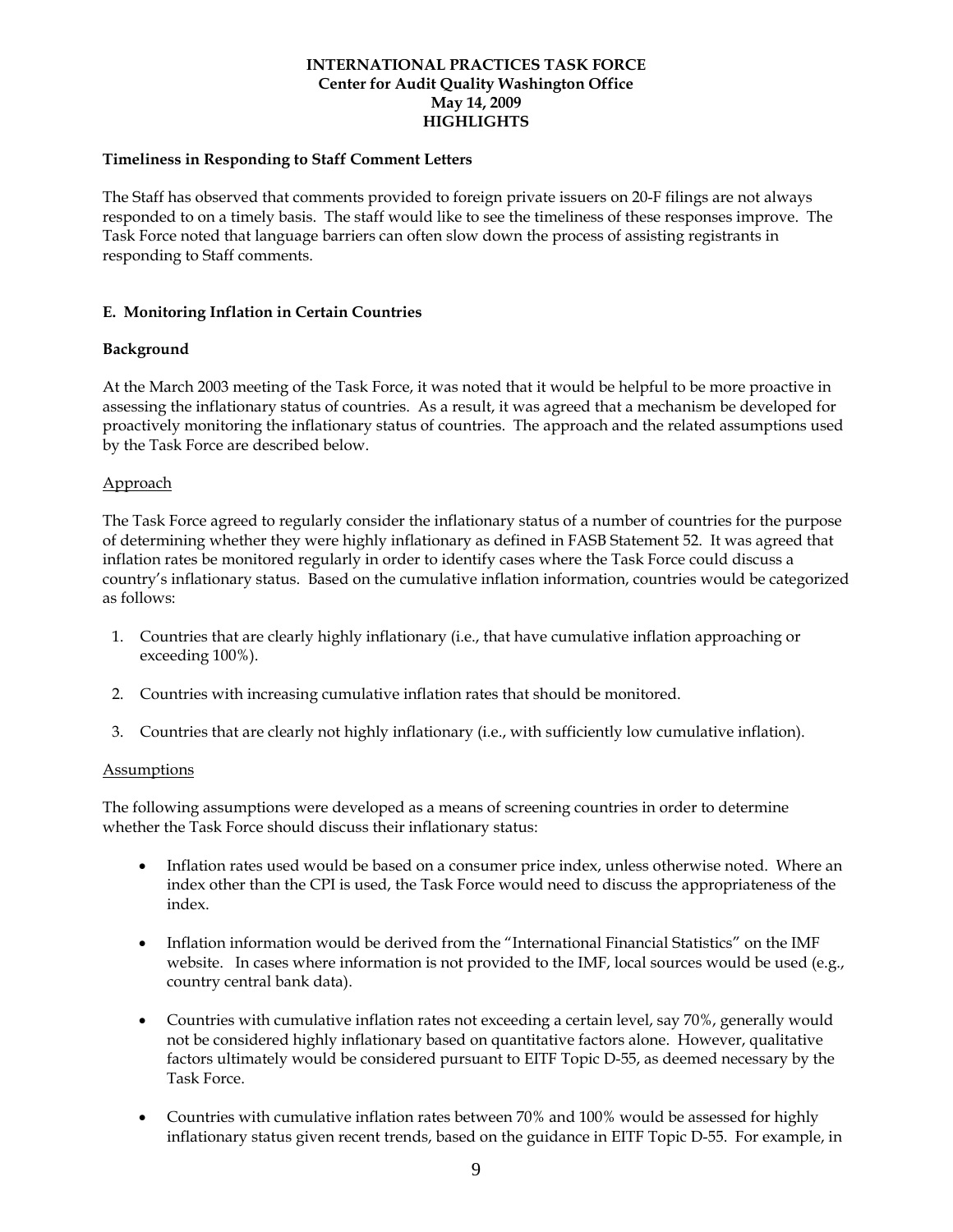cases where the cumulative rate has declined below 100%, is that decline "other than temporary"? Or, in cases where the inflation rate has been increasing, is the cumulative rate at a level that "approximates" 100%? In addition, countries with a significant increase in inflation during the current period would be monitored.

In certain cases inflation information is not updated regularly. In such cases the following was agreed:

- Where a country was previously considered highly inflationary (i.e., the last known cumulative inflation rate previously exceeded or approached 100%), presume that still highly inflationary.
- Where a country was previously not considered highly inflationary (i.e., the last known cumulative inflation rate did not previously exceed or approach 100%), deduce the current inflation rate necessary in order to exceed 100% (the "deduced rate"). The deduced rate would be calculated solely for the purpose of determining whether or not the Task should analyze a particular country's inflationary status. The ultimate determination of that status would depend on all relevant facts and circumstances.
	- $\circ$  If deduced inflation rate for the current period(s) exceeds a certain level, say 30%, then presume that not highly inflationary unless the deduced rate is consistent with the trend in recent known periods.
	- o If deduced inflation rate does not exceed a certain level, say 30%, then presume highly inflationary unless the deduced rate is not consistent with the trend in recent known periods.

The Task Force agreed that qualitative factors also should be considered. The Task Force noted that the existence of objective and verifiable evidence would be necessary for a country to no longer be considered highly inflationary.

# Description of how inflation rates are determined

For all countries, data is extracted from the International Monetary Fund ("IMF") website. IMF data is extracted from www.imf.org as follows:

On the home page, click the "Data and Statistics" tab, then click:

- "World Economic Outlook Databases (WEO)" link
- o Select the most recent database
	- Select "By Countries (country-level data)"
		- Select "All Countries", then click the "continue" button.
			- o Select "Inflation, end of period consumer prices"
				- Select a date range (i.e. 2004-2008); click "prepare report" and a table is produced with the data; click the "download" link to export to excel. The data table includes the end of period price indices for each country.

The IMF World Economic Outlook ("WEO") report estimates inflation where actual inflation data has not been obtained. The text of the report describes the assumptions and conventions used for the projections in the WEO. The data that are estimated as opposed to actual are highlighted. While the IMF data has limitations (projected inflation data and varying dates through which actual data is included in the table), the calculated 3-year cumulative inflation allows us to determine which country's calculations require further analysis.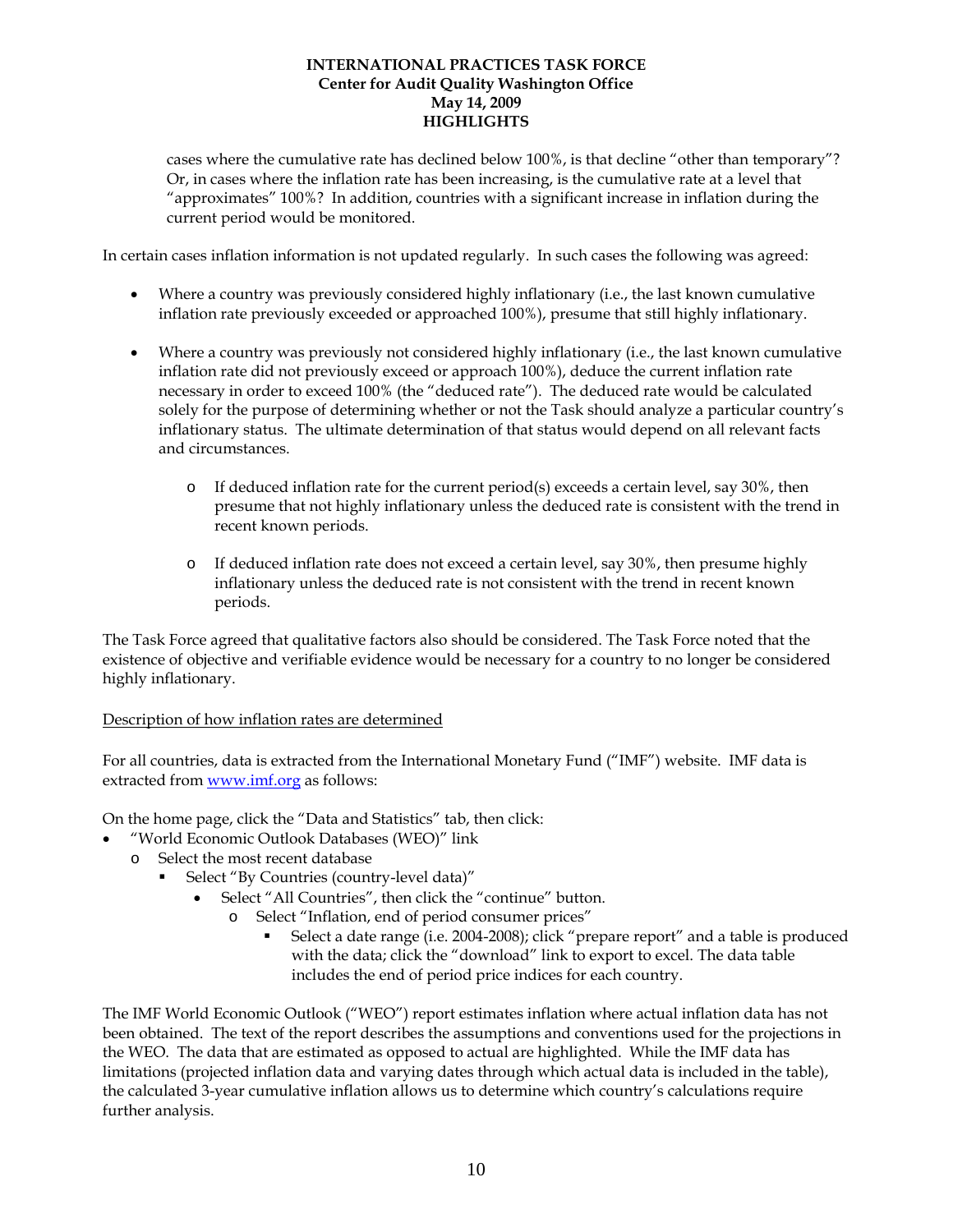Using the downloaded table, the 3-year cumulative inflation rate is calculated as follows (assuming the current year is 2008):

(2008 End of Year Index – 2005 End of Year Index) / 2005 End of Year Index

### *Countries on the "Watch List"*

For countries on the watch list, monthly inflation data (CPI) is obtained from each country's respective central bank website. Often, that data must be manipulated because of differences in presentation or other reasons (for example, some countries have reset their base index back to 100 during recent years). Once the data has been converted to an end of period price based on a consistent index, the same calculation described above is used to calculate the 3-year cumulative inflation rate.

Using the central bank inflation data also has limitations. While it is often more current than the IMF data, each country releases its inflation data at different times. Finally, some countries' central banks do not currently publish inflation data.

### **Conclusion**

### Countries considered highly inflationary

Based on the World Economic Outlook database – April 2009 Edition: It was concluded that the following countries should continue to be considered highly inflationary as of March 31, 2009:

- Myanmar
- Zimbabwe

# Countries on the highly inflationary "watch list"

The following countries are on the Task Force's inflation "watch list":

- Ethiopia
- Guinea (1)
- Iran
- Iraq
- São Tomé and Príncipe
- **Seychelles**
- Venezuela (2)
- (1) In April 2009, the IMF revised the information in its database related to Guinea for periods from 2005 through 2009. Based upon the revised information the IMF published on its website, Guinea appears to have had inflation in excess of 100% at December 31, 2008. However, it is unclear why the historical data compiled by the IMF has been revised, and the Task Force currently has no access to local information, only IMF data. The Task Force also notes that in late December 2008, the press reports that there was a military coup in Guinea. In light of the nature of the data, companies with investments in Guinea should obtain more up to date information to determine the appropriate accounting.
- (2) The Task Force will continue to monitor the situation in Venezuela. As of March 2009 (the latest period for which data is currently available), the three year cumulative inflation rate is